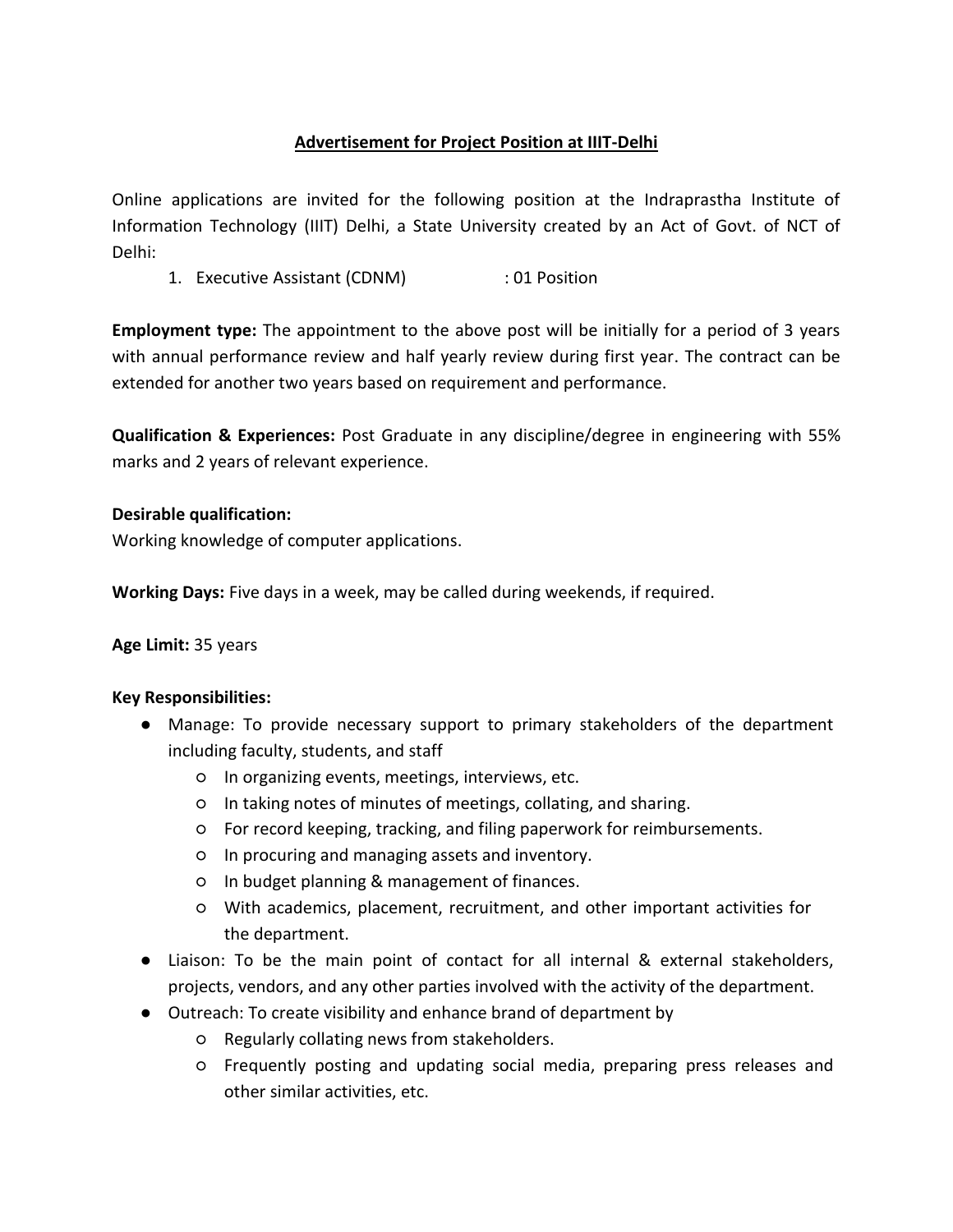- Maintaining and updating the department websites.
- Creating annual reports and other collaterals for outreach.
- To provide necessary support to staff officials and other senior officers of the Institute.

# **Preference would be given to those having: -**

- Excellent communication skills (Oral and Written) in English and Hindi.
- Excellent Noting/ Drafting skills.
- Good problem-solving skills.
- Ability to quickly learn organization & processes.
- Ability to maintain interpersonal relationships.
- $\bullet$  Experience in managing the office of the top/ middle level executives in corporate / academic institutions.
- Interest or experience in handling Artificial Intelligence related projects or activities.
- Technical Skills: Fluency with computing systems, website management, Microsoft Office Suite including Excel and Word, Google Docs and Spreadsheet, design related software such as Adobe Illustrator, etc.
- Working/ experience in Teaching/R&D Organizations/ MNC of repute.

## **Salary and Mobile Reimbursement:**

Consolidated salary in the range of Rs. 34,000-2700-61,200/-per month, depending on work experience and suitability of the candidate. Fix annual increment at the rate of Rs. 2700/-. (Equivalent to Scale-3 of temporary positions under Project Heads). In addition to the consolidated salary, the incumbent shall be entitled for mobile reimbursement of Rs. 500/- per month on production of bill.

## **General Information/Condition/Instructions**

- 1. The appointment will be purely on contract basis initially for a period of three years, which can be renewed based on performance and requirements at the Institute.
- 2. During the first year, there will be a half yearly performance review and for subsequent years, the performance review will be done on annual basis.
- 3. Contract can be terminated by giving one month notice period by either side or salary in lieu of that.
- 4. Prescribed qualifications are minimum and the mere fact that a candidate possesses the same will not entitle him/her to be called for interview. In this regard the decision of the Institute/Screening Committee will be final and no request in this regard for reconsideration etc. will be entertained.
- 5. Shortlisted candidates will be informed for interviews through e-mails only.